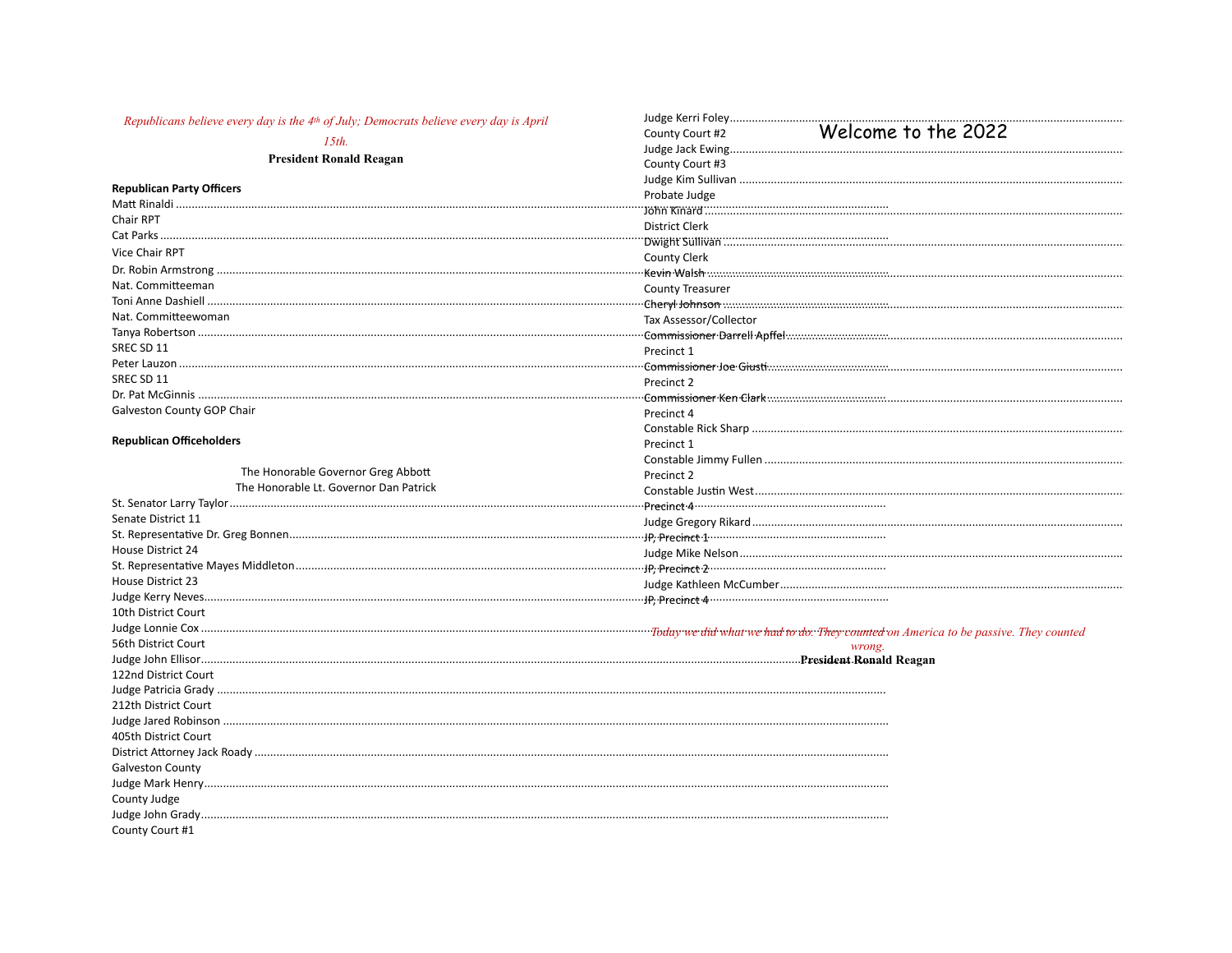# Senatorial District 11 Convention





Brought to you by the **Galveston County Republican Party** 

### www.GalvestonCntyGOP.com

Paid political ad. Republican Party, PO Box 3522, Galveston, Texas, 77552. Don Pollock, Treasurer (281) 554-8888.

#### Peace is not absence of conflict, it is the ability to handle conflict by peaceful means.

**President Ronald Reagan CONVENTION AGENDA** 

Dr. Pat McGinnis, GC GOP Chair Congressman Randy Weber State Senator Larry Taylor ........ State Rep. Dr. Greg Bonnen, Dist. 24 County Judge Mark Henry Dave Wilson, Temp. Conv. Chair State Senator Larry Taylor WWII Veteran Bob Allen SREC Committeewoman Tanya Robertson **APPT. OF TEMP. OFFICERS.** Dave Wilson, Temp, Conv. Chair Temp. Sec. Rachel Delgado SREC Committeewoman Tanya Robertson REPORT OF TEMP. COMM. ON GREEFWINGLEY March 26 2022 Tanya Robertson, Temp. Chair Doors open at 8:30 am REPORT OF TEMP. COMM. ON RULES ... League City Civic Center Phil Youngblood, Temp. Chair REPORT OF THE PERMANENT COMMITTEE ON ORGANIZATION Jason Delgado, Chair **Permanent Convention Chair** REPORT OF THE PERMANENT COMMITTEE ON NOMINATIONS......................... Kathy Rogers, Chair Sandra Tetley, Chair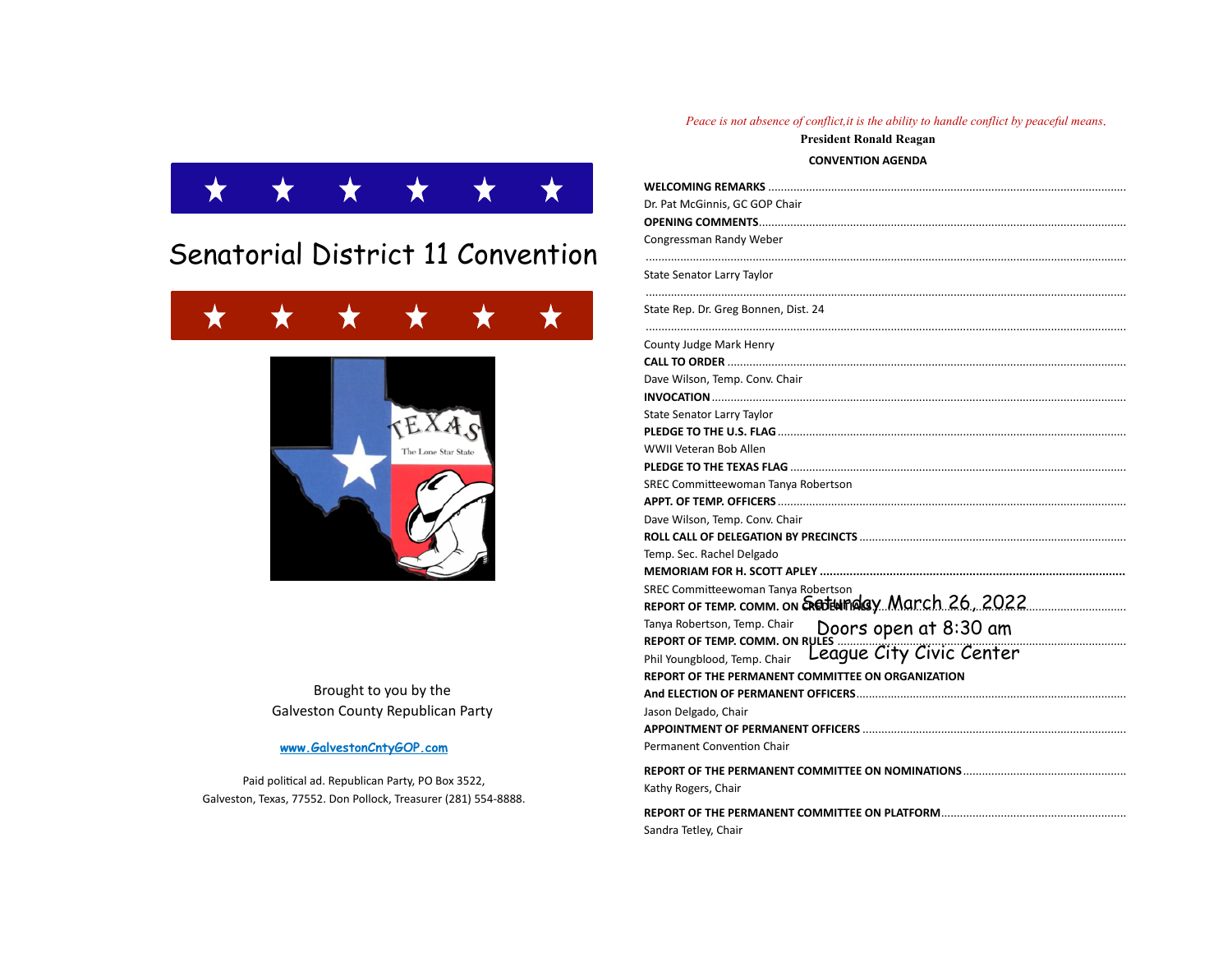**ADJOURNMENT** 

## *[The probability that we may fail should not deter us from a cause that we believe to be](http://www.quotationspage.com/quote/33739.html)*

*[just.](http://www.quotationspage.com/quote/33739.html)*

| <b>Financial Support provided by</b>                                     | President Abraham Lincoln                                                       |
|--------------------------------------------------------------------------|---------------------------------------------------------------------------------|
|                                                                          | <b>TEMPORARY CONVENTION OFFICERS</b>                                            |
| State Senator Larry Taylor                                               |                                                                                 |
|                                                                          |                                                                                 |
| State Rep. Mayes Middleton                                               |                                                                                 |
|                                                                          |                                                                                 |
| County Judge Mark Henry                                                  |                                                                                 |
|                                                                          |                                                                                 |
| Judge Jack Ewing, District Attorney Jack Roady,                          |                                                                                 |
|                                                                          | Sergeant-At-Arms                                                                |
| Constable Jimmy Fullen, County Clerk Dwight Sullivan, Judge Kerri Foley, | <b>COMMITTEE ON ORGANIZATION</b>                                                |
|                                                                          |                                                                                 |
| Commissioner Ken Clark, Commissioner Joe Guisti, SREC Peter Lauzon       | Members: Marilyn Harris, Tim Clark, Cheri Ustinoff, Sandra "Sam" Criswell, Beau |
|                                                                          | Rawlins                                                                         |
| Commissioner Darrell Apffel, Councilman Hank Dugie, Judge Kim Sullivan,  | <b>TEMPORARY RULES COMMITTEE</b>                                                |
| Nominee for JP Blake Apffel, Republican Nominee for Judge Jeth Jones     | .lbupeR<br>Chair: Phil Youngblood                                               |
|                                                                          | Members: Robert Buchanan, Eric Jorgensen, Troy Lucas, Terri Wilson              |
| SREC, Pete Lauzonm, SREC Candidate Della Brown                           | TEMPORARY PLATFORM COMMITTEE                                                    |
|                                                                          |                                                                                 |
| State Rep. Dr. Greg Bonnen                                               | Members: Dawnett Faucet, Dora Wiederhold, Thomas Smith, Devon Lovelady,         |
|                                                                          |                                                                                 |
| Judge Patricia Grady                                                     | <b>TEMPORARY NOMINATIONS COMMITTEE</b>                                          |
|                                                                          | "Chair: Kathy Rogers""""""""""""""""""""""""                                    |
| Brent Erenwert, with Brothers Produce                                    | Members: Linda Burton, Trina Evenhouse, Destiny Simon, Don Zeek,                |
|                                                                          | "Mary Helen Slone, Alicia Youngblood, Janice Lowe, Barbara J. Vollmer           |
| State Rep Mayes Middleton                                                |                                                                                 |
|                                                                          | <b>CREDENTIALS COMMITTEE</b>                                                    |
| Sheer persistence is the difference between success and failure.         | Chair: Tanya Robertson                                                          |
| <b>President Donald Trump</b>                                            | Members: Tanya Beltran, Victoria Smith, Joshua Foxworth, Shannon Lucas          |
|                                                                          | <b>ARRANGEMENTS COMMITTEE</b>                                                   |
|                                                                          | Chair: Roxann Lewis                                                             |
|                                                                          | Members: Paula Smith, Loretta Roberts, Della Brown, Hank Dugie, Martha Fischer, |
|                                                                          | and Robert Lott, Jr.                                                            |
|                                                                          | <b>Volunteer at the Texas GPO Convention</b>                                    |
|                                                                          | In Houston June 16-18                                                           |



 **Registration Sgt. At Arms Pages**